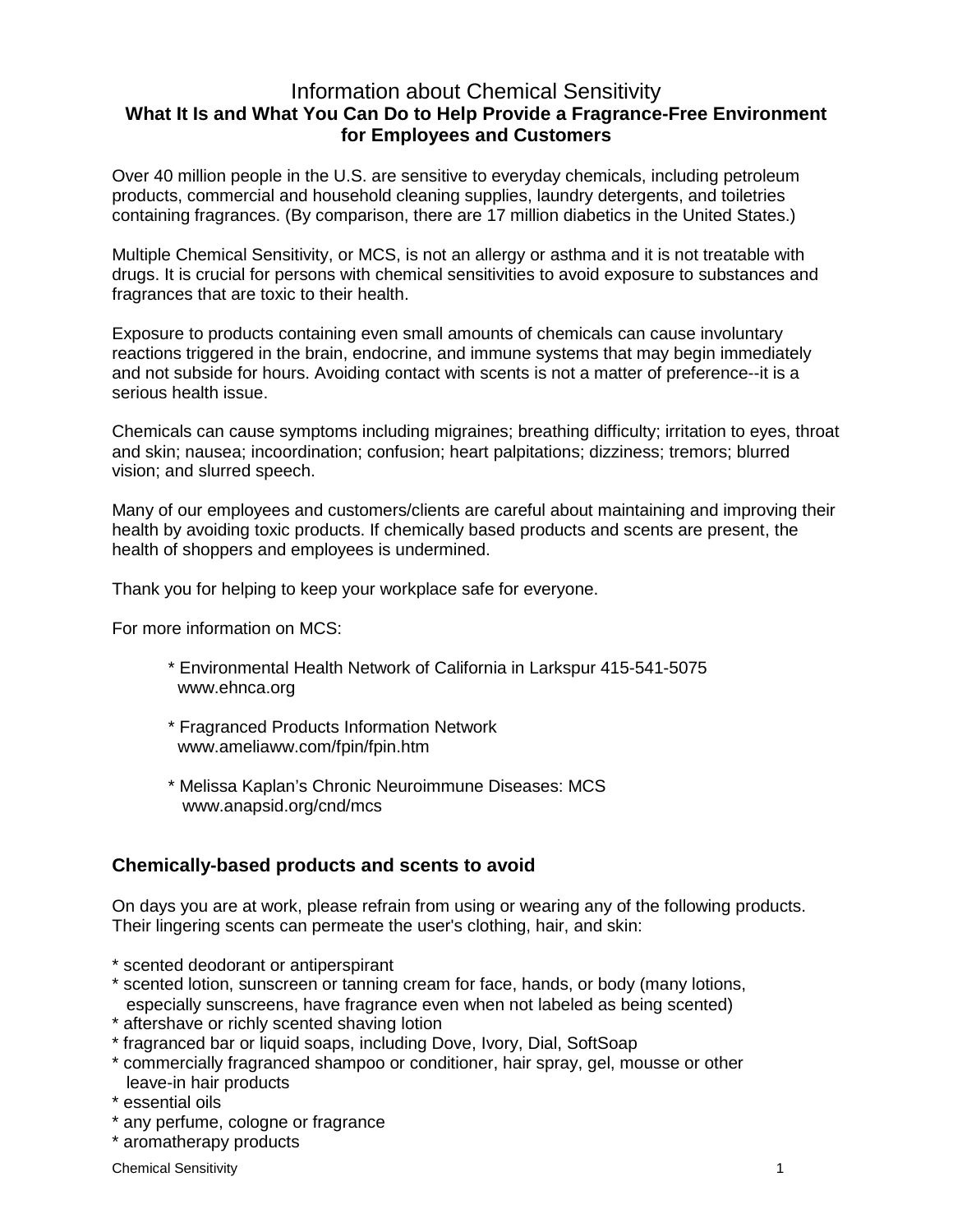- \* laundry detergent with phosphates, chlorine bleach, and/or added scent (e.g., Tide, Surf, Cheer)
- \* scented fabric softener sheets (for example, Bounce) or liquid fabric softener
- \* recently dry cleaned items (remove plastic wrapping and air outdoors before use)
- \* cigarette, incense (unlit or burned), or other smoke
- \* air freshener sprays or solids, potpourri, scented candles

Note that a scented commercial laundry detergent may leave its smell in fabric even after a few washings with a biodegradable alternative. It can take a while for clothing to neutralize from buildup of fragranced products. Airing out your clothing can help reduce residual odors. Before getting dressed, hang your outfit outdoors, or put it into the clothes dryer \*without\* a dryer sheet on the cool air setting for 10 minutes.

If your hair has been colored, permed, and/or applied with gel or spray, be sure it is dry while at work (not still wet from washing or re-wetted).

Before leaving home for work, sniff-test (or ask someone to sniff) your hair and outfit for residues of toiletries, laundry products, or other odors that could have been absorbed, for example from nearby clothing in your closet, a scented store, hair or nail salon, or smoky setting.

While a request to be scent-free may seem intimidating to accommodate, your best bet is to avoid personal care products with petrochemical ingredients and/or obvious smell, such as essential oils.

Many products on supermarket and drugstore shelves labeled as "unscented" are not scentfree. They often contain "masking" fragrances to supposedly unscent odors from manufacturing. But they are not safe to chemically scented persons. Instead, look for products marked as scent-free or fragrance-free found at natural food stores.

## **Recommended personal care products**

The following products are safe to use and environmentally friendly, available at natural food stores (many are sold at Community Market in bulk, bottle, or bar), Trader Joe's, and some supermarkets. While some of these products have a slight scent, they don't contain toxic ingredients, and they leave no residual odor on skin, hair or fabric after used as directed.

Deodorant:

- \* The Deodorant Stone with no aluminum chlorhydrate
- \* Tom's of Maine Unscented roll-on
- \* Nature's Gate Winter Clean unscented deodorant roll-on
- \* Baking soda and cornstarch (pat onto clean damp skin)

Shampoo and Conditioner:

- \* Pure Essentials Fragrance-free
- \* Stonybrook Botanicals Unscented
- \* KMS Fragrance-Free formulas
- \* Granny's Old Fashioned Unscented
- \* Avalon Organic Botanicals
- \* Nature's Gate Organics